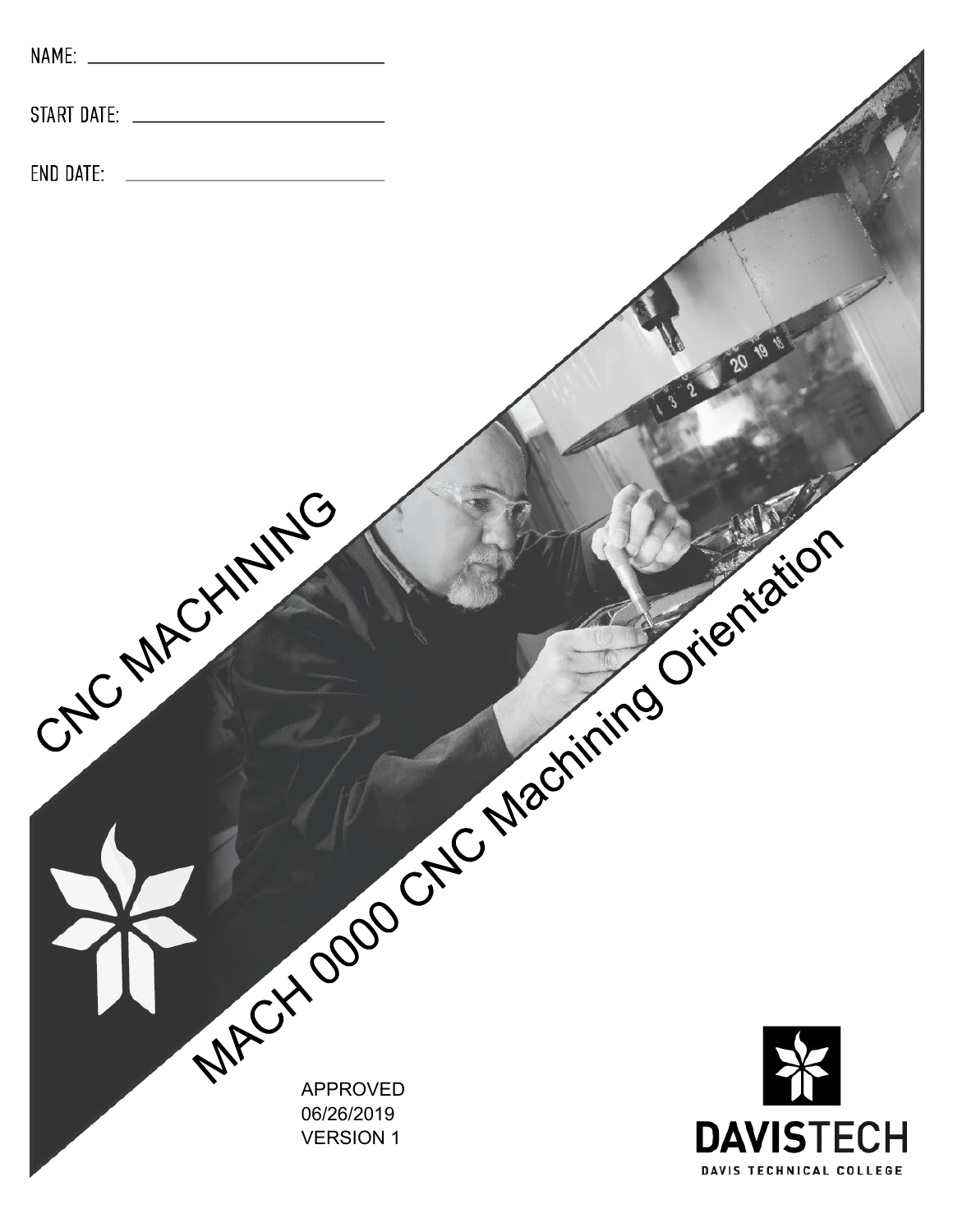# **EX DAVISTECH**

# DAVIS TECHNICAL COLLEGE

# **MACH 0000 CNC Machining Program Orientation**

| Faculty:                                 | Troy Winchester<br>Mark Dame | troy.winchester@davistech.edu<br>mark.dame@davistech.edu | 801-593-2375<br>801-593-2409 |
|------------------------------------------|------------------------------|----------------------------------------------------------|------------------------------|
| Room:                                    | HJB 117, 119                 |                                                          |                              |
| Advisement Hours: During Classroom Hours |                              |                                                          |                              |

#### **Introduction**

Welcome to the CNC Machining program at the Davis Technical College (Davis Tech)! The purpose of this program orientation is to familiarize you with information specific to the program and its unique policies and procedures. You are required to read this document thoroughly and discuss any unclear sections with your instructor or a Career and Academic Advisor. You may also review college policies on the Davis Tech website (www.davistech.edu), or in Student Services.

# **Program Description**

Students enrolled in the CNC Machining program will utilize industry standard tools, equipment, and procedures as entry-level machinists. Students will study blueprint reading, sketching, part design, CNC operation, and CNC programing. The program offers training in lathe, mill, and drill press, as well as related skills in math, use of precision measuring tools, and mechanical inspection methods to produce precision parts with extremely close tolerances. Students are provided a learning environment similar to what they will encounter in small machining shops, as well as large manufacturing firms throughout the country.

#### **Program Objectives**

Students will practice through hands-on experience, instructional videos, information sheets, and competency tests. Upon completion of this program or a given certificate, students will have received specialized training as a Manual Machinist or CNC Operator. Students will learn and apply the following while enrolled in the CNC Machining program:

- Recognize proper safety and hazardous material management
- Use precision measuring tools
- Perform cutting operations on a horizontal band saw
- Identify common metal classifications
- Operate and create parts on an engine lathe and a vertical mill
- Operate CNC turning centers and machining centers
- Write manual G-code programs



Davis Technical College **Page 1**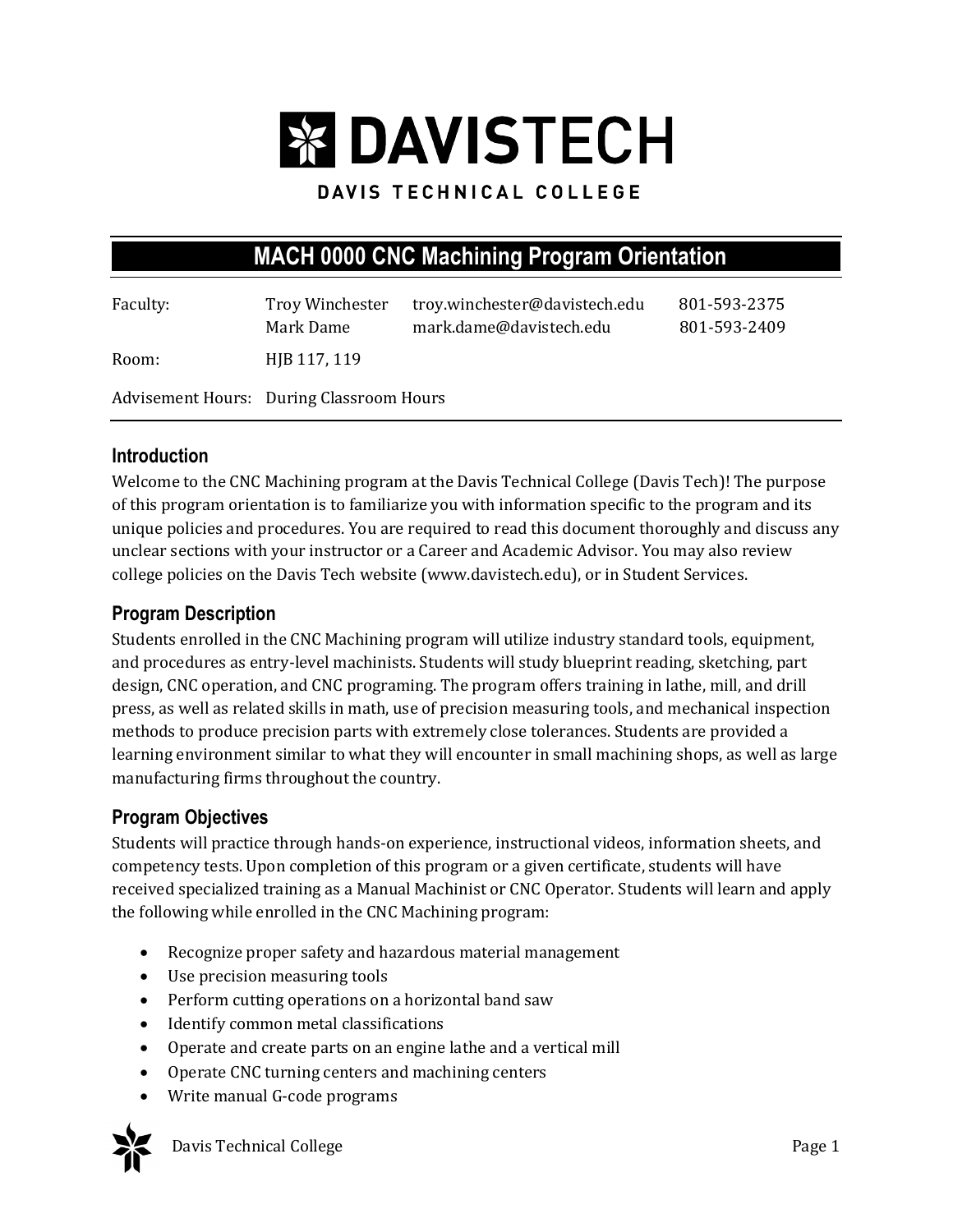- Diagnose and troubleshoot program errors
- Use CAM software to simplify machining programming

# **General Information**

You can access this orientation on the Davis Tech program web site, as well as current information on the following items:

- Admission Requirements
- Classroom Availability
- Training Location
- Graduation Requirements
- Course Descriptions
- Program Requirements
- Gainful Employment Disclosures
- Estimated Cost (*tuition, fees, program and course materials*)
- Financial Aid
- Credentials
- Job Outlook
- Transfer Options
- Academic Agreements
- Industry Licensing and Certification

#### **Program and Course Materials**

Tooling U is an online training program that is used across the country by many large manufacturing facilities to train their personnel. Tooling U is used at Davis Tech to help students learn fundamental skills. The Machine Tool program also uses hands-on training and videos to cover all the courses in this program. You must purchase Tooling U subscriptions from the Davis Tech bookstore. They are available in varying lengths from 90-120 day subscription to 365 day subscription. Tooling U is first used in *MACH 1001 Machining Introduction* and you will need to have your subscription purchased by the time you are ready to begin work in this course. High school students will not be required to purchase Tooling U, but it is highly recommended. **If you purchase a Tooling U subscription directly from the Tooling U website and not from the Davis Tech bookstore, your instructor will not be able to assign you to the correct courses, and you will pay a higher price for the subscription.** 

#### **Advisement**

You will meet with your instructor at the beginning of each course and at least once a month. These meetings will allow you and the instructor to accomplish the following tasks:

- Update any changes in your employment status and contact information in Northstar.
- Review course performance and attendance requirements.
- Define and clarify training and career goals.
- Select appropriate courses according to your interest and aptitude and that achieve program completion requirements.



Davis Technical College **Page 2**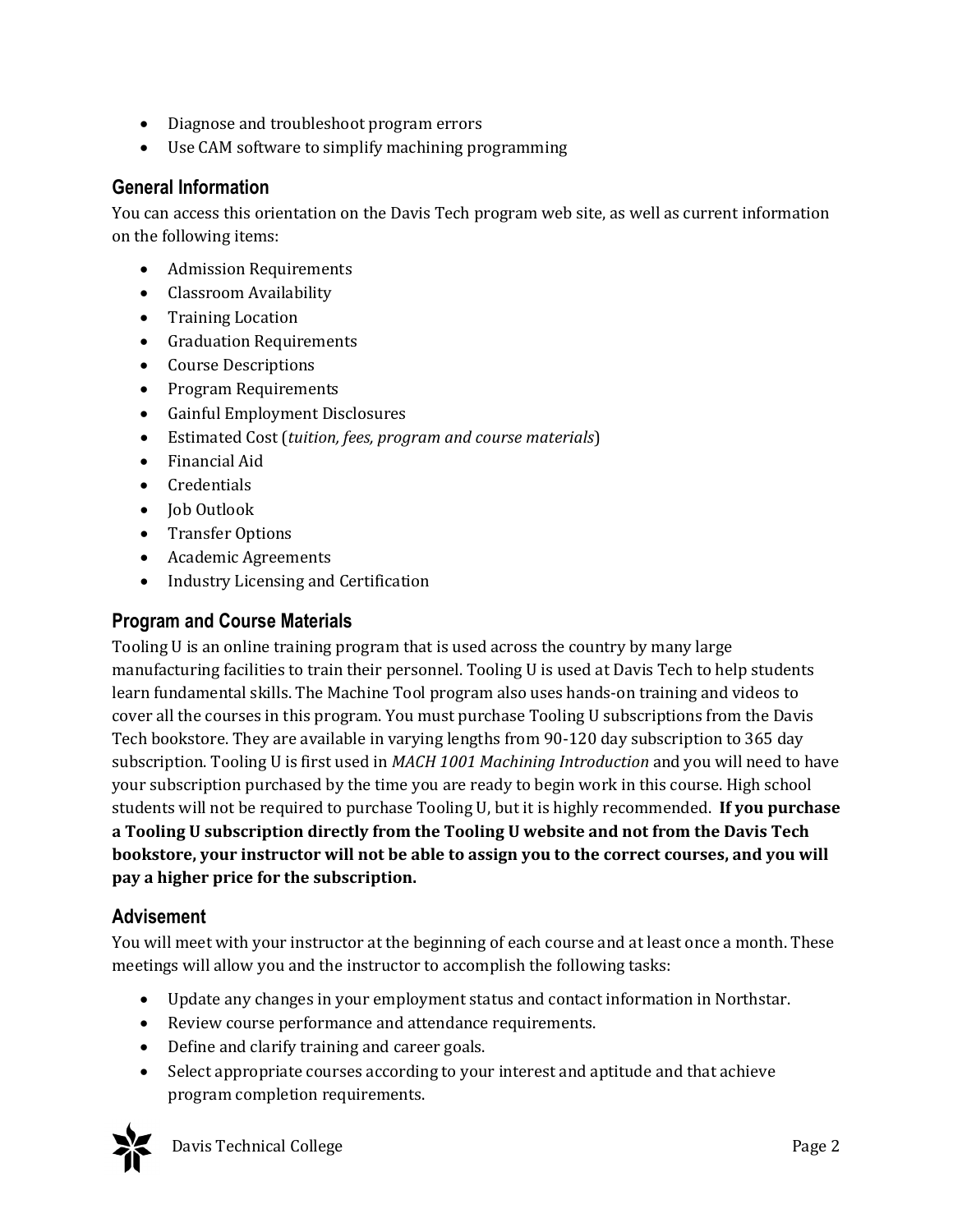- Discuss professional work ethic.
- Discuss challenges and support services that can help improve your success.

# **Scheduling**

Courses in this program have an Open-start/Defined-end schedule. Students in this program may start courses at any time. Following course enrollment, you'll receive a schedule that shows the date by which you must complete the course. If you fail to complete a course by the end date, you will be required to re-enroll and repay for the course.

#### **Campus Technology**

Each time that you attend class, you will log in to and out of the Northstar Classroom Login Station using your 10-digit student number. You were given this number when you completed the Davis Tech enrollment process. You will use your student number to access the Student Portal as well. Your instructor will provide you with information on Canvas access.

You can access Canvas from any internet-connected computer at the following URL: https://davistech.instructure.com/login. If you have problems logging in to Canvas, please see your instructor or email online.support@davistech.edu. If you encounter technical problems while in Canvas, use the Help button in Canvas and the "Report a Problem" link. A general orientation to Canvas can be found in the New Student Orientation, but faculty will also offer an orientation specific to technology in your program on your first day of class.

# **Learning Resources**

#### **Student Resource Center**

The classroom includes a Student Resource Center where you will find industry publications, periodicals, manuals, media materials. In addition, you will be given opportunities to use equipment and materials, such as computers with Internet access and software applications that are currently being used in industry.

#### **Electronic Student Resources**

Your Canvas orientation course contains electronic learning resources that can be used throughout your time in the program. Each canvas course links to these resources, and they will be updated regularly. If you find a frequently used resource (website, video, tutorial, etc.) that you think would be helpful for other students in your program, consider sharing the link with your instructor.

#### **First Aid Supplies**

The classroom also includes first aid kit, and other supplies needed in case of emergency. Evacuation maps can be found in strategic locations throughout the college.

# **Students with Disabilities**

If you have a disability that may require some accommodation by the instructor, contact the instructor and document the disability through a Davis Tech counselor in Student Services.

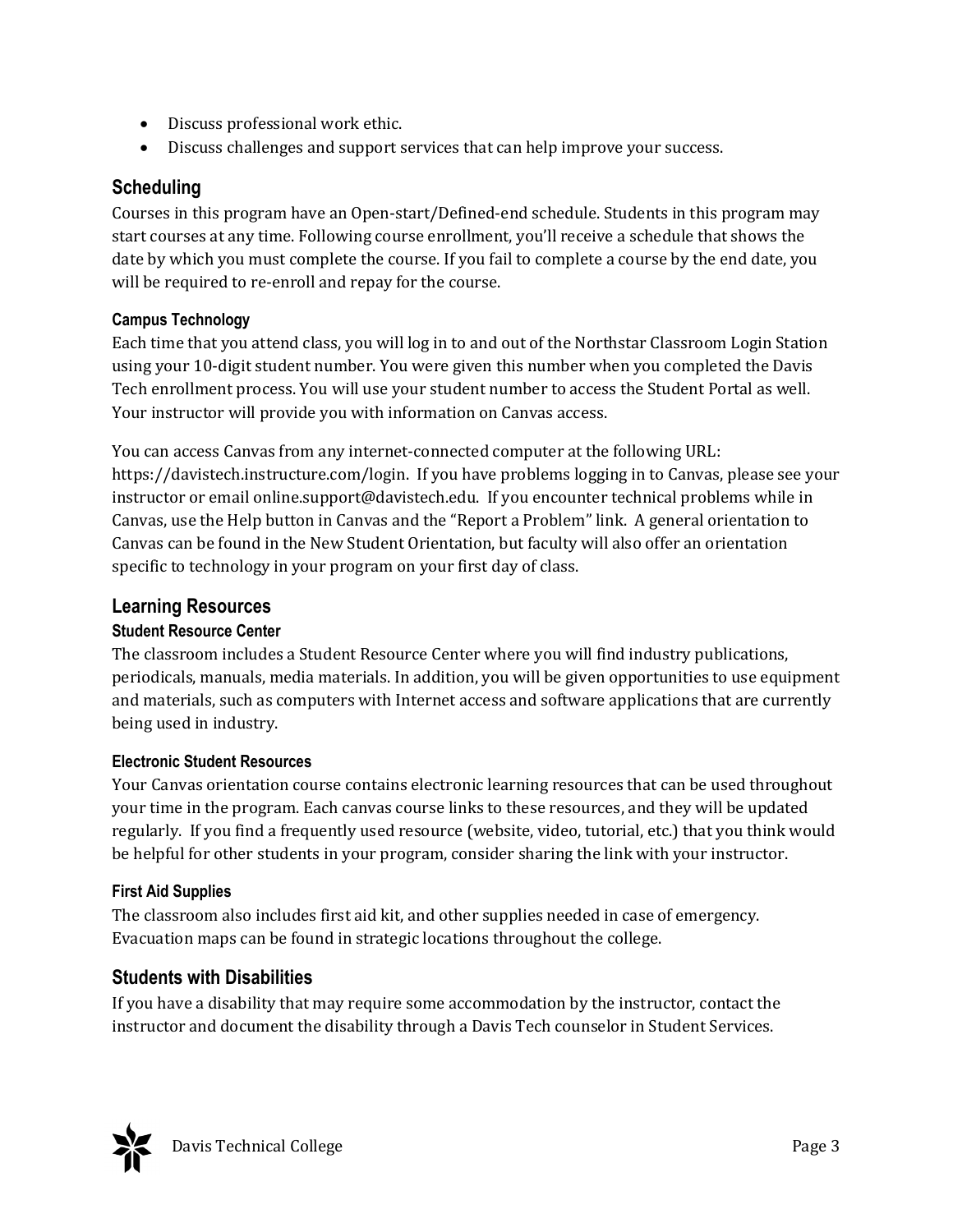# **Student Policies and Procedures**

You may find further information on institutional student policies and procedures here: http://www.davistech.edu/student-policies.

# **Instructor Response Time**

Your instructor will respond to any question regarding the program, assignments, or assessments in 24 hours within the Davis Tech operational schedule.

# **Performance Standards**

Davis Tech courses are competency-based, requiring you to demonstrate your knowledge and skill according to industry-based objectives and performance standards. Course lengths are based on actual clock-hours and are calculated on the average length students are expected to complete designated course work. At the beginning of each course, you will receive course curriculum which provides guided learning modules for you to follow. This includes the amount of time that should be spent on each learning activity. Because Architecture and Engineering design firms typically function with deadlines in mind, this approach is designed to mimic the typical time standards and deadlines the student will eventually experience.

#### **Progress**

Students are expected to complete course work according to a timeline in the course curriculum. The timeline shows the maximum number of hours it should take you to complete each module of the course. Progress is calculated by the number of scheduled hours versus the amount of coursework completed. Progress and attendance must be maintained at 67% and 85% or better respectively. If you have difficulty meeting the progress requirement, you are encouraged to talk to your instructor. Failure to maintain the required progress standard, or failure to complete a course by the end date will result in academic corrective action being taken.

#### **Grading**

Students will receive a grade for each course based on the average score earned on all graded assignments, projects, and tests. For written assignments, tests in Canvas, and final tests in Tooling U, students are required to score a minimum of 70 percent to pass. On labs and projects, students are required to score above B or better, which is considered the minimum industry standard. Please note that some courses may have weighted scores.

#### **Grade Scale:**

| A            | 95-100% | A-           | 94-90%      | B+   | 87-89%      |
|--------------|---------|--------------|-------------|------|-------------|
| <sub>B</sub> | 83-87%  | $R_{\rm{f}}$ | 80-82%      | $C+$ | 77-79%      |
| C.           | 73-76%  | $C_{\pi}$    | 70-72%      | D+   | $67 - 69\%$ |
| D            | 63-66%  | $\mathbf{D}$ | $60 - 62\%$ | F.   | $0 - 59\%$  |

#### **Citizenship:**

|   | Students will earn citizenship grades based on attendance. |        |        |
|---|------------------------------------------------------------|--------|--------|
| H | 95-100%                                                    | 90-94% | 85-90% |



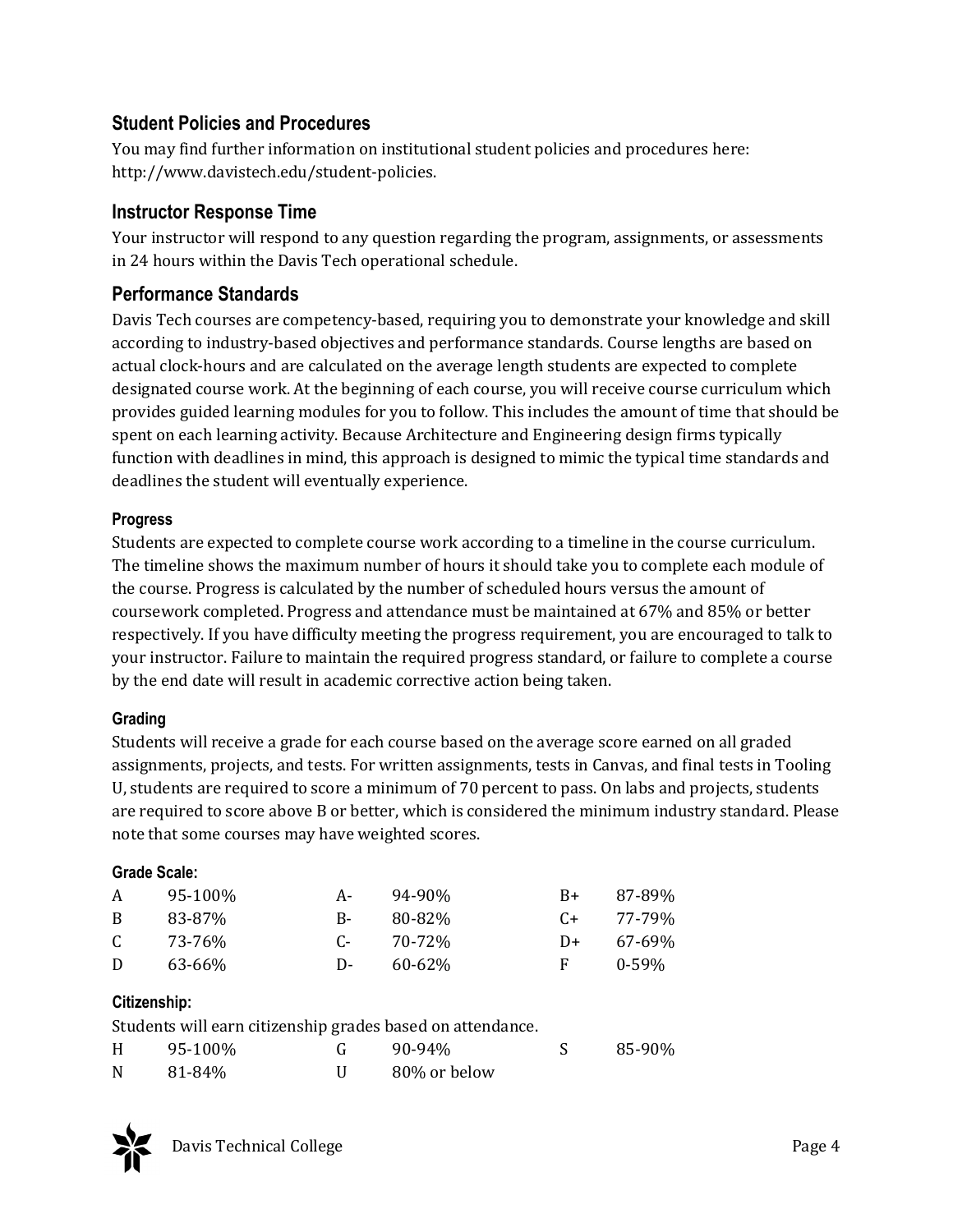#### **Project Grading**

Parts built by students in the CNC Machining program are graded using a Grading Scale and Skills Level Assessment. Each part receives a letter grade based on the student's demonstrated Skill Level, as outlined below. Students can also find this grading procedure on the last page of each Skills Checklist.

#### **Grading Scale:**

| A            | Part is in tolerance.<br>Surface finish is correct<br>Time standard was met, or was no more than 0.5 hours over standard time.           |
|--------------|------------------------------------------------------------------------------------------------------------------------------------------|
| <sub>B</sub> | No more than 1 features out of tolerance<br>Surface finish was no more than 1 level below standard<br>Time was over standard time by 50% |
| $\mathbf{C}$ | More than 2 features out of tolerance<br>Surface finish more than 2 levels below standard<br>Time was 11/2 time standard                 |

#### **Attendance**

Although high school students in this program are required to have a defined schedule, adult students have flexible scheduling options with a minimum attendance standard. Although you are in a classroom environment, the College's purpose is to help you prepare to work in the business world. Good work habits include punctuality and attendance. Employers pay close attention to attendance and tardiness. The attendance policy for the CNC Machining program is a minimum of 85%; however, you should have a personal goal of 100% attendance.

You are responsible to sign in to Northstar at the beginning of your first class period and sign out at the completion of your last class period. Problems with signing in must be reported to an instructor as soon as possible.

- Clock-in window is 10 minutes before and after the bell.
- If you clock-in 10-20 minutes late, you will be marked tardy.
- If you clock-in more than 20 minutes late, you will be marked absent.
- If you leave before the bell, you will be marked absent.
- If you are hanging out in the hallway, talking on cell phones, visiting, or whatever it is that is not approved by the teacher first, you will be given an "N" for a nonproductive day.
- If you miss 10 consecutive days, you will be dropped for the 10-day rule, and may lose placement in the program. (Be sure to communicate with instructor.)
- If you have a job interview, a meeting with your caseworker, or something that is classrelated and you have to leave class, you are permitted to go, but you will be required to bring back a letter from the organization on organizational letterhead the following day. Failure to do so will result in an absence.

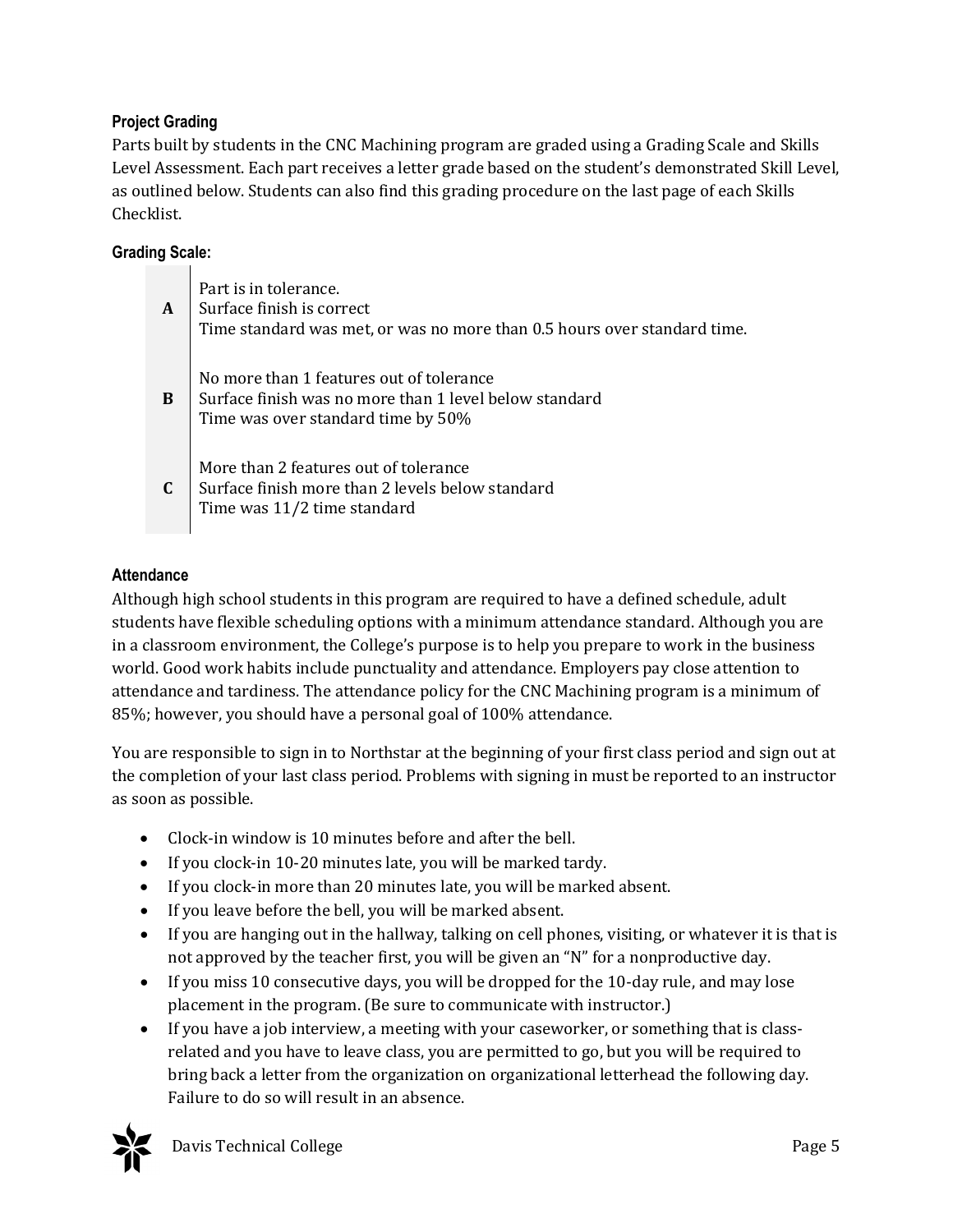The guidelines for attendance are based upon that of a working environment. If you were at your place of employment and you were continually late or leaving early, you probably wouldn't have your job for long. We are willing to work with you if you have special circumstances, but you must learn to communicate these to your instructor. (This doesn't mean we can excuse an absence.)

#### **Academic Performance**

#### *Monthly Review*

Every month a progress report is generated for every student in the CNC Machining program; any student not meeting the minimum standards of **85 % attendance and 67% progress** will meet one-on-one with an instructor. During this meeting, the student and instructor will discuss how to improve the student's performance. A note will be entered into NorthStar, which becomes part of a student's permanent record.

Your success in this program is important to us. We will work with you to help you succeed, but if we feel that you are not meeting the minimum standards of **85 % attendance and 67% Progress** as described in this orientation, we are committed to taking appropriate actions to help you improve. The following steps may be taken if you fail to meet the minimum performance, progress, and attendance standards or violate CNC Machining policies and procedures:

#### **High School Students**

Your success in this program is important to us. We will work with you to help you succeed, but if we feel that you are not meeting the minimum standards as described in this orientation, we are committed to taking appropriate actions to help you improve.

High school students must meet minimum standards in grading, progress, and attendance before transitioning into a place in the program as an adult student. These standards are established by the program and may differ across the college. In the CNC Machining program, a high school student, who will become an adult student, should meet he following minimum standards:

If you do not meet Davis Tech or CNC Machining performance standards, you will be subject to academic discipline. Reasons for academic discipline include but are not limited to violations of Davis Tech or program policies and procedures, violations of academic integrity, failure to maintain minimum attendance standards, failure to maintain progress standards, and repeating a course.

#### **Student Improvement Plan**

During the first meeting students will be given short term goals to help them reach the desired progress and attendance.

Attendance is critical and is the primary reason for sending the letters

2nd letter / probation status

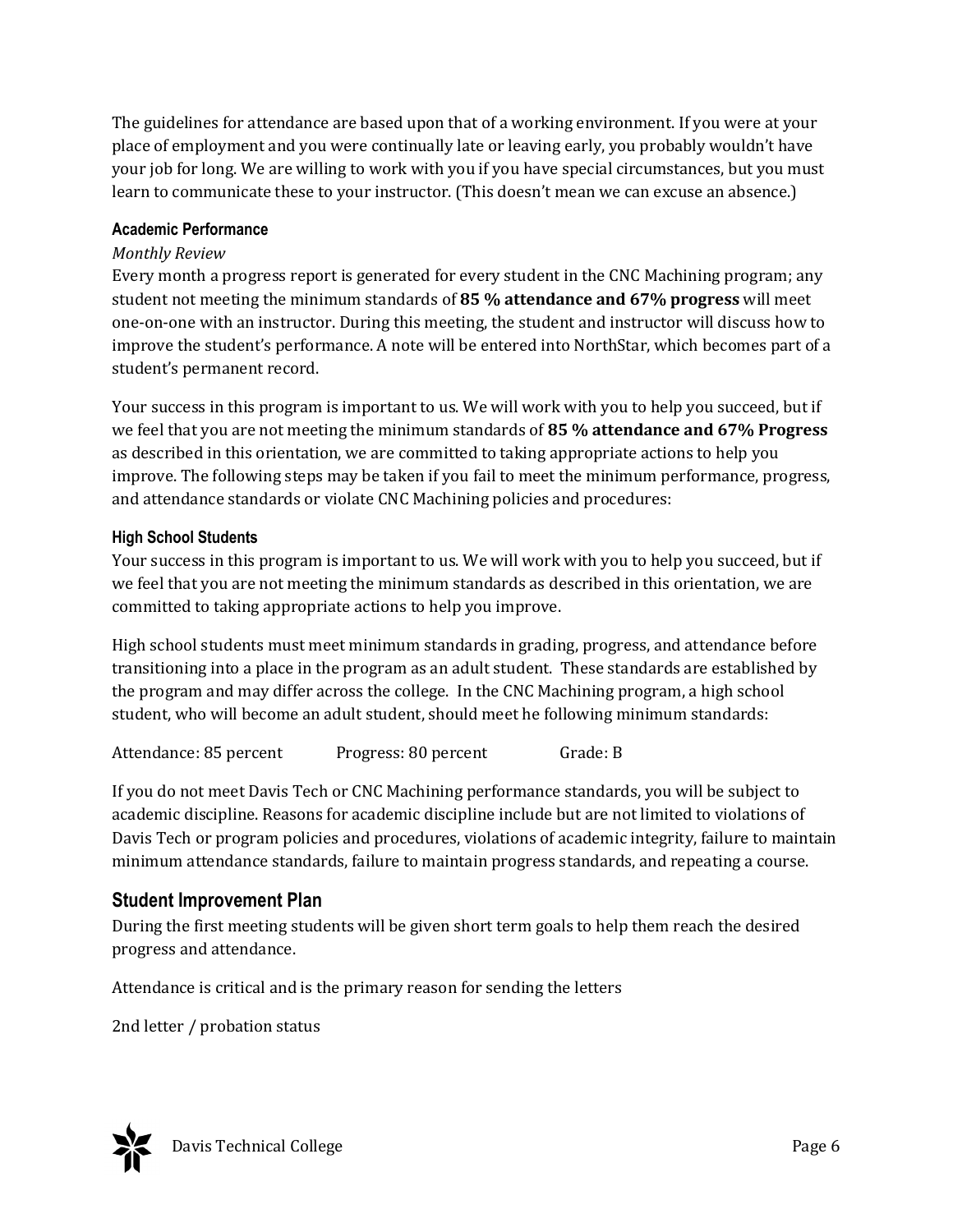Students who fail to meet their goals set during their first meeting will be placed on a probationary status. This means the student has not meet the minimum standard for progress and attendance for 2 months or their progress & attendance has not improved.

#### 3rd letter

The third letter indicates the students' progress and attendance have not improved or have declined over a 3 month period. Students in this situation will be met with and discuss their options, they include: Moving to a more appropriate program, Academic Probation.

#### **Academic Probation**

If you are placed on academic probation may lose Federal Financial Aid, scholarship eligibility, or sponsorship and benefits, as determined in accordance with college Financial Aid requirements and Department of Education regulations.

If you are unable to complete a course by the course end date or meet program performance standards, you will be put on probation and a Student Improvement Plan will be developed. The plan will include details of the unsatisfactory performance, outline a plan and timeframe for performance improvement and describe the process that will be used to monitor and evaluate future performance. This Plan will be submitted to Student Services to become part of your student record. The Plan will be signed by you and the instructor.

If you are unable to correct the unsatisfactory performance or complete the repeated course by the repeated course end date, you will remain on probation and will need to meet with your instructor and a college counselor to modify and further define the Student Improvement Plan. The instructor and counselor may also evaluate barriers that might prevent your success in the program and whether or not other training options should be considered.

If you fail to meet the performance standards outlined in the Student Improvement Plan, you will be required to participate in a Committee Review in order to continue as a student at the DATC. The committee will be composed of you, the instructor, the program director, an impartial program director, and a college counselor. The committee will evaluate the corrective actions taken by the college, the CNC Machining and you to determine a mutually beneficial course of action. Possible options may include but are not limited to: continued academic probation, additional assessment, recommended change to another educational program, suspension, or termination from the program.

If you fail to appear for the Committee Review, you may be considered for disciplinary termination. If you have received a Student Improvement Plan or have been placed on academic probation and subsequently leave the institution, you may be considered for disciplinary termination. If you are terminated for academic performance, you must meet with a Career and Academic Advisor to discuss a plan for correction before being permitted to re-enroll at the DATC.

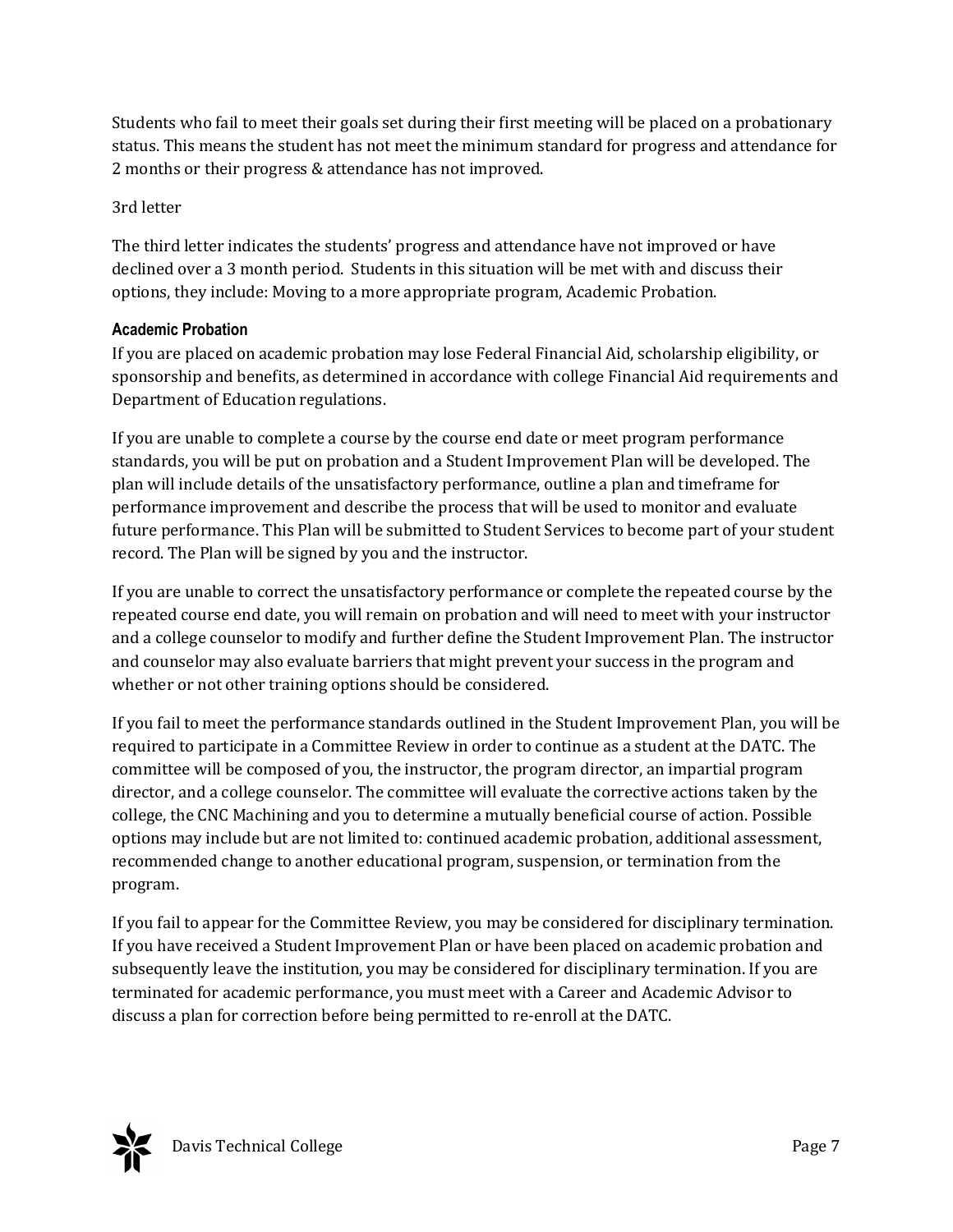#### **Problem Resolution**

If you are not satisfied for any reason with classroom management, grading or academic disciplinary actions taken, discuss your concerns with faculty in your program. If this does not resolve your concerns, please contact Student Services.

#### **Placement Services**

Placement services are available to you when you complete your program. These services include resume review, interview skills and job placement assistance.

# **Student Follow-up**

Your success in finding employment is an indication of the quality of our instruction. To evaluate the effectiveness of our programs, we ask that you notify us of your employment status. If you are already employed, become employed, or if your employment status changes, please notify your instructor. You may also report current military service, the pursuit of additional education, or indicate reasons that may prevent you from completing your program or finding employment. If we don't receive a response from you, a Davis Tech employee will contact you to request your employment status.

# **Program Safety**

You will learn about industrial safety in *MACH 1001 Machining Introduction* and are expected to follow the following safety standards:

- Wear safety glasses in required areas
- Adhere to lab dress code

If at any time, an instructor feels the student is not following proper safety standards, he or she may be asked to leave the shop floor.

# **Course Evaluations**

At the end of each course, your curriculum will guide you to an online evaluation with questions about course, your primary instructor, and general college services. We appreciate and value your feedback. Although you will be asked to enter your student number, this is simply to verify the evaluation is completed only once per student. Feedback is used for program improvement and professional development.

# **Work-Based Activities**

Students have the choice to enroll in a CNC Machining externship where they will work with local companies to apply skills learned through their course work in a real-world setting. The instructor will work with business partners to arrange and manage the details of the externship. Consult with your instructor to see the written instructional plan that specifies the objectives, experiences, competencies, and evaluations for this course.

# **Employer Advisory Committee**

The CNC Machining Employer Advisory Committee is made up of local industry professionals who meet at least twice a year. During the meetings, the advisory team reviews the program, courses,